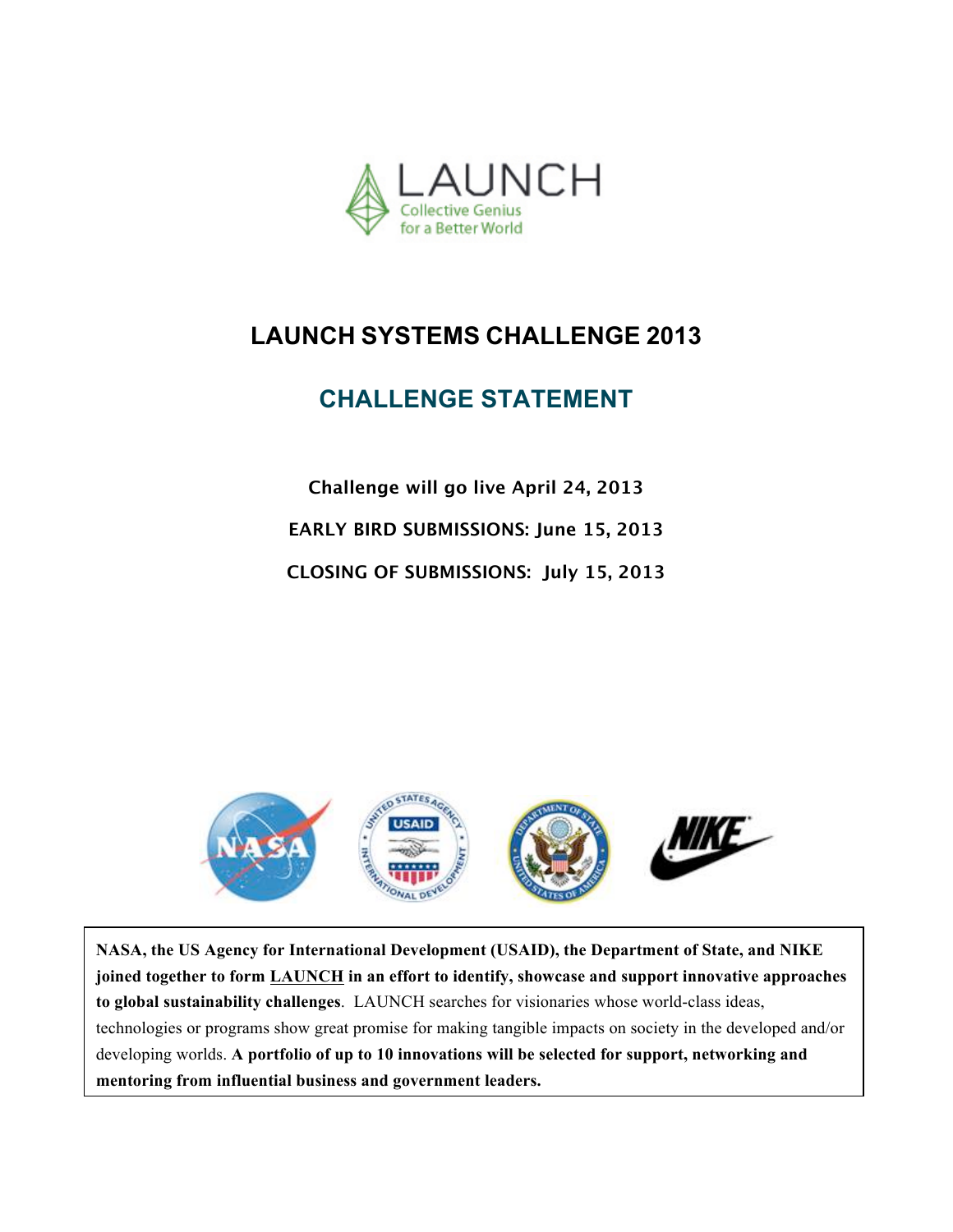At LAUNCH we see a future where the making of things has a positive impact on human prosperity and planetary sustainability.

#### **SUMMARY**

Founding partners NASA, NIKE, the US Agency for International Development (USAID) and the US Department of State formed LAUNCH in an effort to bring collective genius, unprecedented networks, and new resources to overcome some of humanity's toughest sustainability challenges.

With this LAUNCH System Challenge 2013, LAUNCH seeks innovations that will *transform the system of fabrics to one that advances equitable global economic growth,* drives human prosperity and replenishes the planet's resources.

We are interested in innovations with potential to scale in 2 years, as well as gamechanging early stage technologies and prototypes. Innovations can be business models, *financial instruments, technologies and programs that accelerate research, education and capacity building.*

Specifically, LAUNCH 2013 seeks innovations in:

- The materials of which fabrics are made with a focus on positive social and *environmental impact* 
	- $\circ$  Multi-purpose synthetic and bio-synthetic materials.
	- $\circ$  Smart and/or self-healing materials.
	- $\circ$  Technical fabrics with novel or surprising attributes.
	- $\circ$  Fabrics that efficiently and effectively enable recycling.
	- $\circ$  Applications that eliminate toxins in fabrics.
	- o Low or positive environmental impact "feedstocks".
	- $\circ$  Models that accelerate the development of low or positive environmental impact fabrics.
	- $\circ$  Data generation and capture technologies and mechanisms that enable traceability across a product or fabric's lifecycle.
	- $\circ$  Decision support and educational tools that guide positive impact design and inform better choices of chemistries and materials.
	- o Open technology platforms to enable sharing, collaboration, contribution and unlimited accessibility to data that improves the analysis of sustainability impacts and stimulates an open data ecosystem.
- $\circ$  The "making" or manufacturing of fabrics utilizing low or positive environmental *impact approaches, with a bias toward inclusive business models that positively develop human capital, respect rights and deliver shared value.*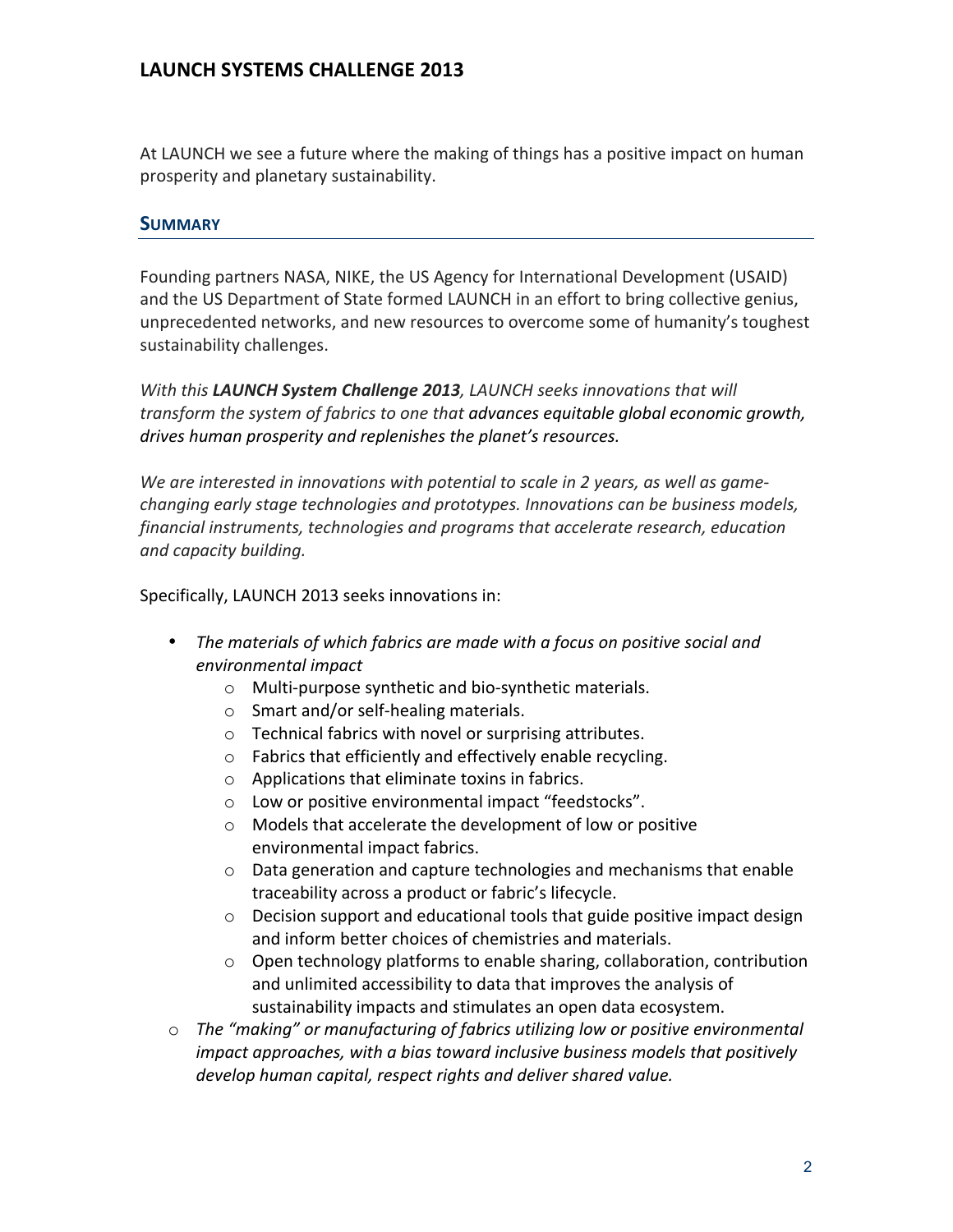- $\circ$  Solutions that increase energy, water, and raw material efficiency in the manufacturing process.
- $\circ$  Manufacturing processes and technologies that enable maximum conversion of materials and minimum consumption of natural resources.
- $\circ$  Solutions that put workers at the heart of the innovation process.
- $\circ$  Zero waste or closed loop systems that eliminate waste and create equitable, empowered workforces.
- $\circ$  Scalable innovative business models that are sustainable and equitable.
- $\circ$  Manufacturing processes that reuse waste.
- $\circ$  Programs that support local Micro, Small and Medium Enterprise inclusion across the system of fabrics.
- $\circ$  Information and data exchanges that build entrepreneurial capacity & worker inclusion, enabling greater participation in value chains.
- $\circ$  Data generation and capture technologies and mechanisms to increase transparency across the value chain.

Please note that innovation submissions need only match one of the points of interest described above, although submissions that match multiple points are also welcome.

For more information on this challenge, please visit www.launch.org/challenges/systems-2013.

### **APPROPRIATE RESPONSES TO THIS REQUEST (ELIGIBILITY)**

Responses from companies (small to large), consultants, entrepreneurs, inventors, nonprofit organizations with strong program implementation capacity, research institutions, social enterprises and venture capitalists are welcome. Applicants poised to "go to market" and/or scale up their innovations will receive the most benefit from the LAUNCH experience. A principal from your organization must be available to attend the LAUNCH Systems Challenge 2013 Forum at NASA's Jet Propulsion Laboratory in *California, September 26-28, 2013.*

### **EVALUATION CRITERIA**

- 1. *Alignment with the Challenge*
- 2. *Transformative potential*
- 3. *Technical feasibility*
- 4. *Environmental impact*
- 5. *Social* impact
- 6. *Affordability*
- 7. *Existence of business ecosystem*
- 8. *Scalability*
- 9. *Innovator management capability*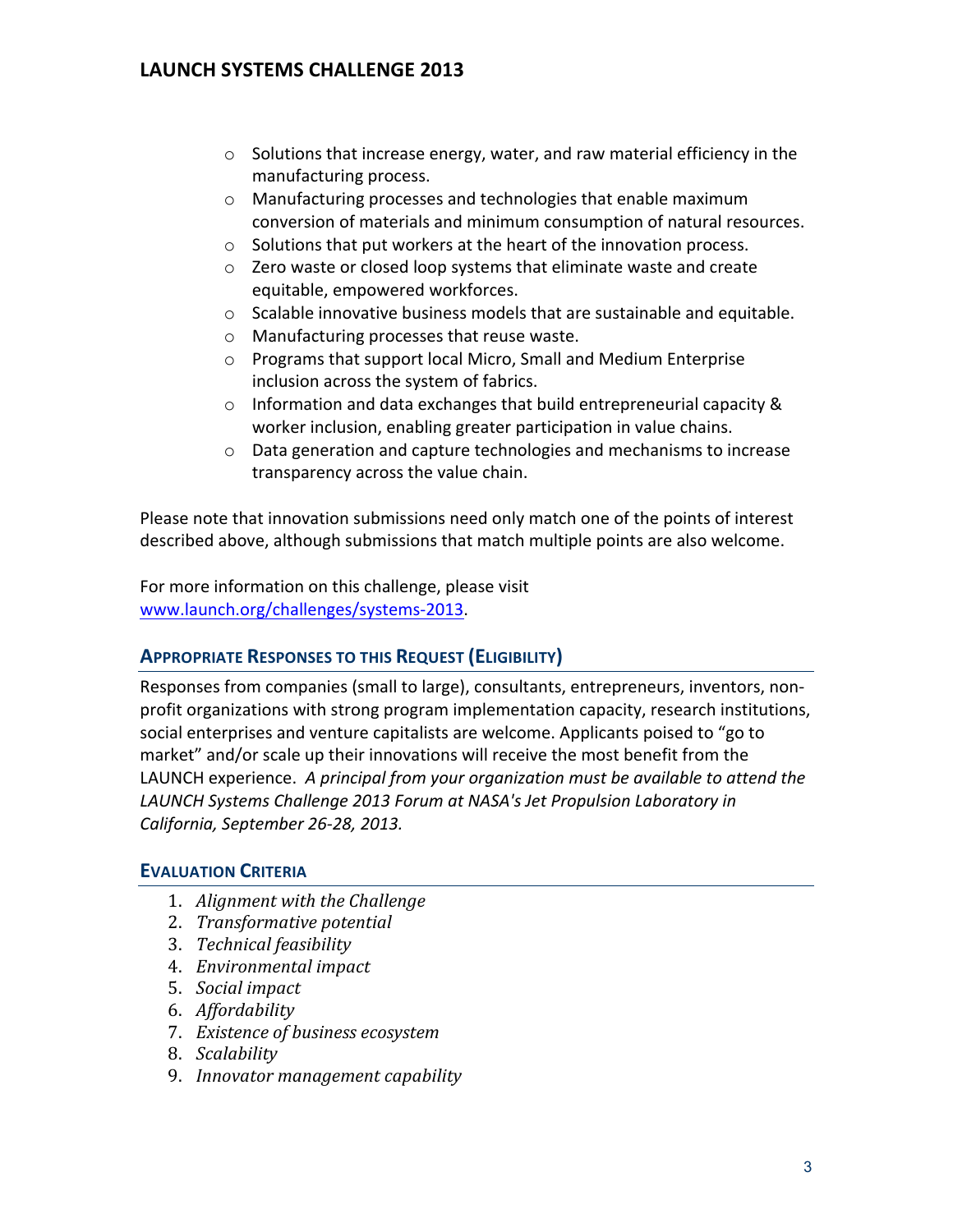#### **THE AWARD**

The best proposals (approximately 10) will be chosen by a panel of experts and public voting.

The Innovators chosen will be invited to a two-day event hosted by NASA, USAID, the US Department of State and NIKE at NASA's Jet Propulsion Laboratory in California. Please set aside three days in advance of the event for Forum preparation. Innovators will present to the LAUNCH Council, a group of 40 thought leaders in business, government, science, technology and communications.

Innovators will receive:

- All expense paid travel to attend the event.
- Individual access for two days to fabric industry experts, business and governmental leaders and investors.
- Specific, honest, face-to-face critiques of presentations, business/program model, etc. and recommendations to help accelerate their innovations.
- Assistance with creating a concise, high-impact presentation, which will be streamed live during the forum and recorded on DVD for future use.
- A professional video of their innovation stories which will be featured on Launch.org.
- Post-Forum help through the LAUNCH Accelerator to integrate LAUNCH Forum recommendations that will move each innovation closer to successful implementation.

No cash prize will be awarded. You do not have to be a US citizen to apply.

#### **PROPOSAL FORMAT**

Candidates for LAUNCH Systems Innovation: Beyond Fabric Challenge must complete an online application form and submit the following supporting materials through the LAUNCH challenge website:

- 1. A Candidate Statement that clearly describes your unique product or service offering, articulates what is "game changing" about your company or organization and states specifically how you believe LAUNCH could accelerate your efforts (1.5 page limit).
	- a. If your innovation increases the visibility, accessibility, traceability and usability of data in materials, please describe how.
	- b. If your innovation improves economic opportunity and incorporates poor, excluded and/or vulnerable populations in the business model (on the supply or demand side), please describe how.